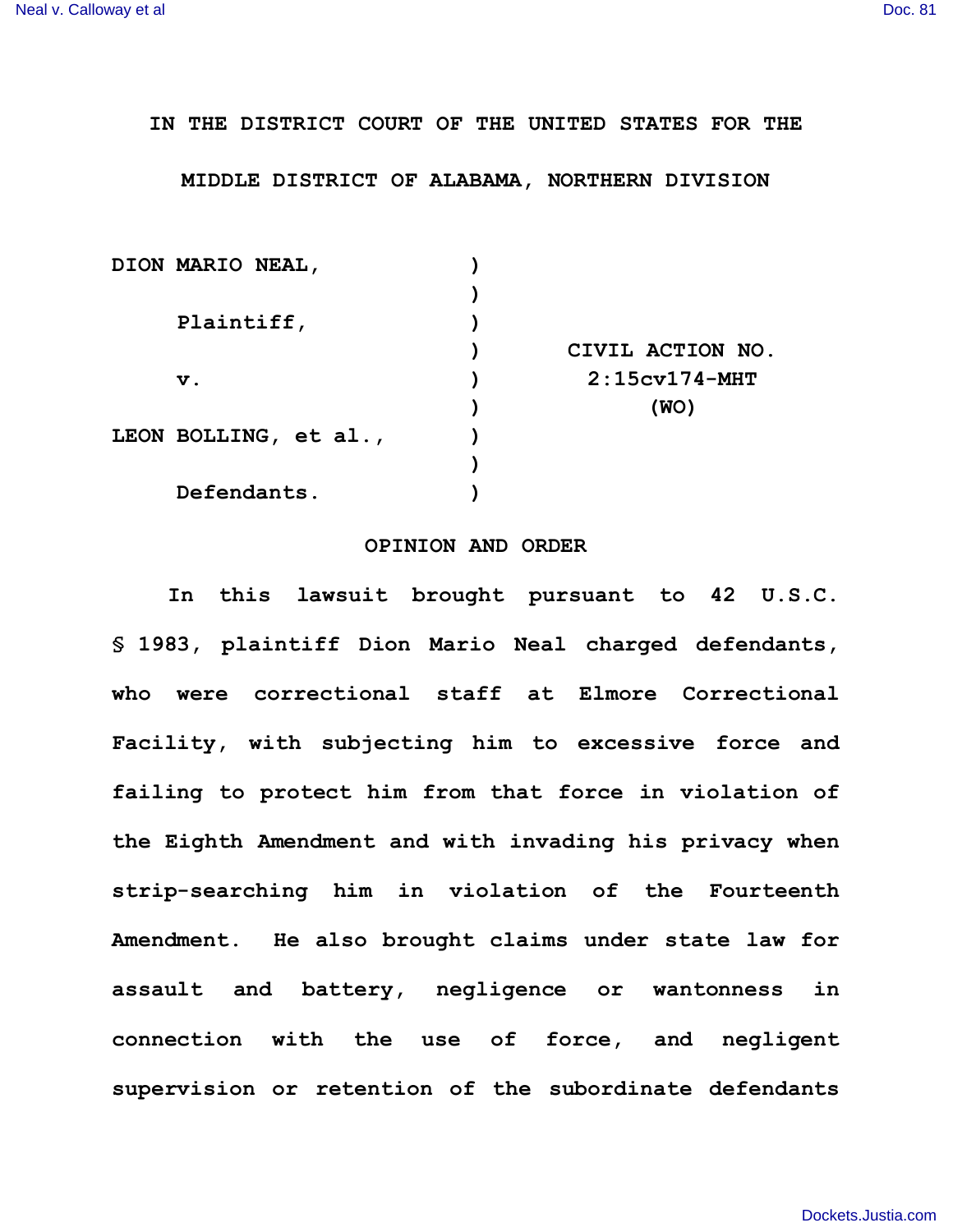**involved in the alleged use of force. The parties settled this case for \$ 80,000.00, and the court entered judgment, dismissing the case with prejudice. Currently before the court is Neal's motion for approval of attorneys' fees.**

**After the court appointed attorney Joel T. Caldwell to represent him, Neal and Caldwell entered a contingency-fee arrangement such that Caldwell would be entitled to 40 % of any recovery. Under the agreement, Caldwell's share of the \$ 80,000.00 recovery equates to \$ 32,000.00. As Caldwell worked 129 hours on the case, this equates to an hourly rate of \$ 248.06. For the reasons that follow, Caldwell's fee will be approved.**

**The court determines reasonable attorneys' fees by determining the "lodestar" figure, which is the product of the number of hours reasonably expended to prosecute the lawsuit and the reasonable hourly rate for work performed by similarly situated attorneys in the community. After determining the lodestar fee, the court then evaluates whether any portion of this fee** 

**2**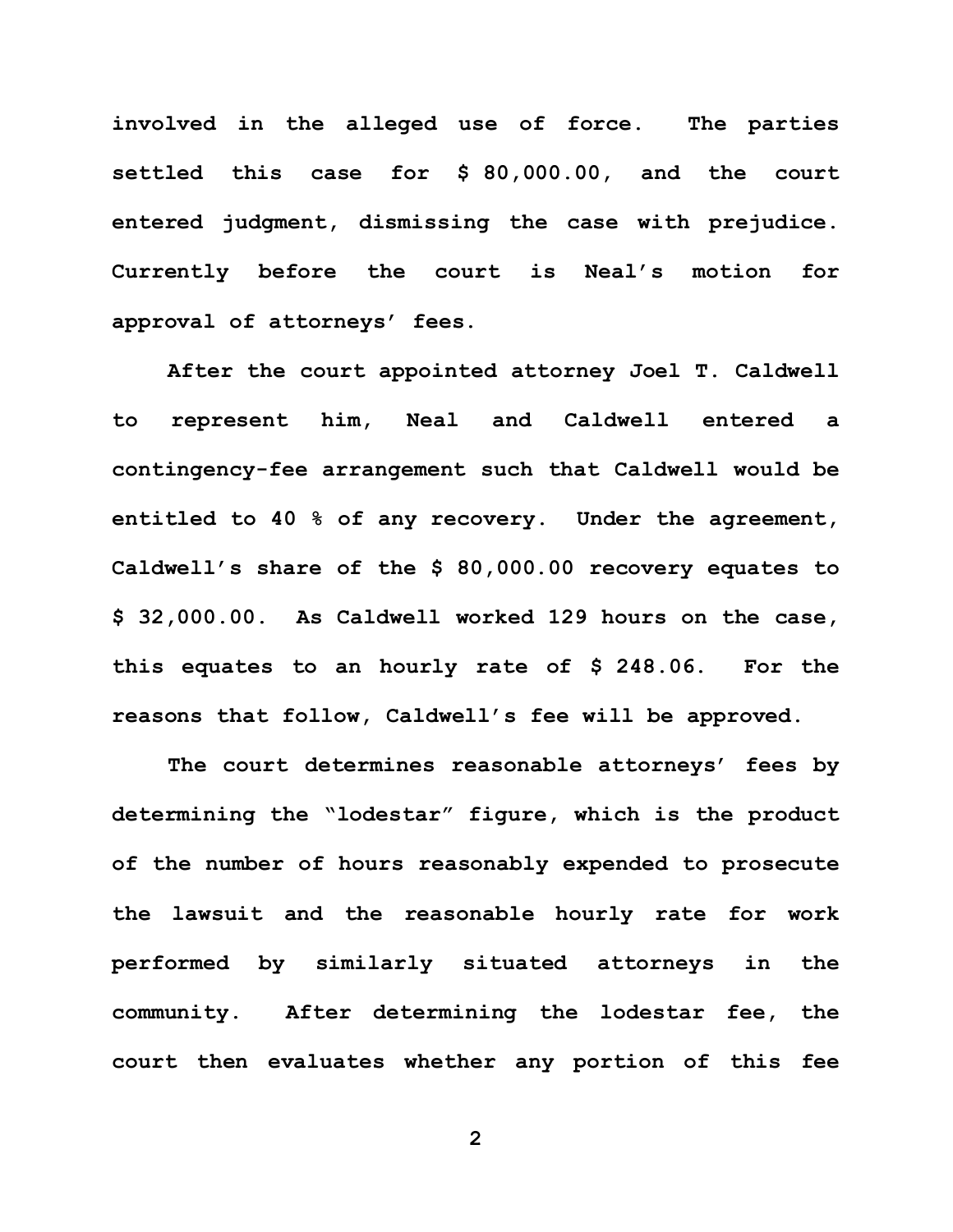**should be adjusted upwards or downwards. Hensley v. Eckerhart, 461 U.S. 424, 433-34 (1983). In making the above calculations, the court follows the 12 factors set out in Johnson v. Georgia Highway Express, Inc., 488 F.2d 714, 717-19 (5th Cir. 1974).\* These factors are (1) the time and labor required; (2) the novelty and difficulty of the questions; (3) the skill required to perform the legal services properly; (4) the preclusion of other employment by the attorney due to acceptance of the case; (5) the customary fee in the community; (6) whether the fee is fixed or contingent; (7) time limitations imposed by the client or circumstances; (8) the amount involved and the results obtained; (9) the experience, reputation, and ability of the attorneys; (10) the "undesirability" of the case; (11) the nature and length of the professional** 

i<br>L

**<sup>\*</sup> In Bonner v. City of Prichard, Alabama, 661 F.2d 1206, 1209 (11th Cir. 1981) (en banc), the Eleventh Circuit Court of Appeals adopted as binding precedent all of the decisions of the former Fifth Circuit handed down prior to the close of business on September 30, 1981.**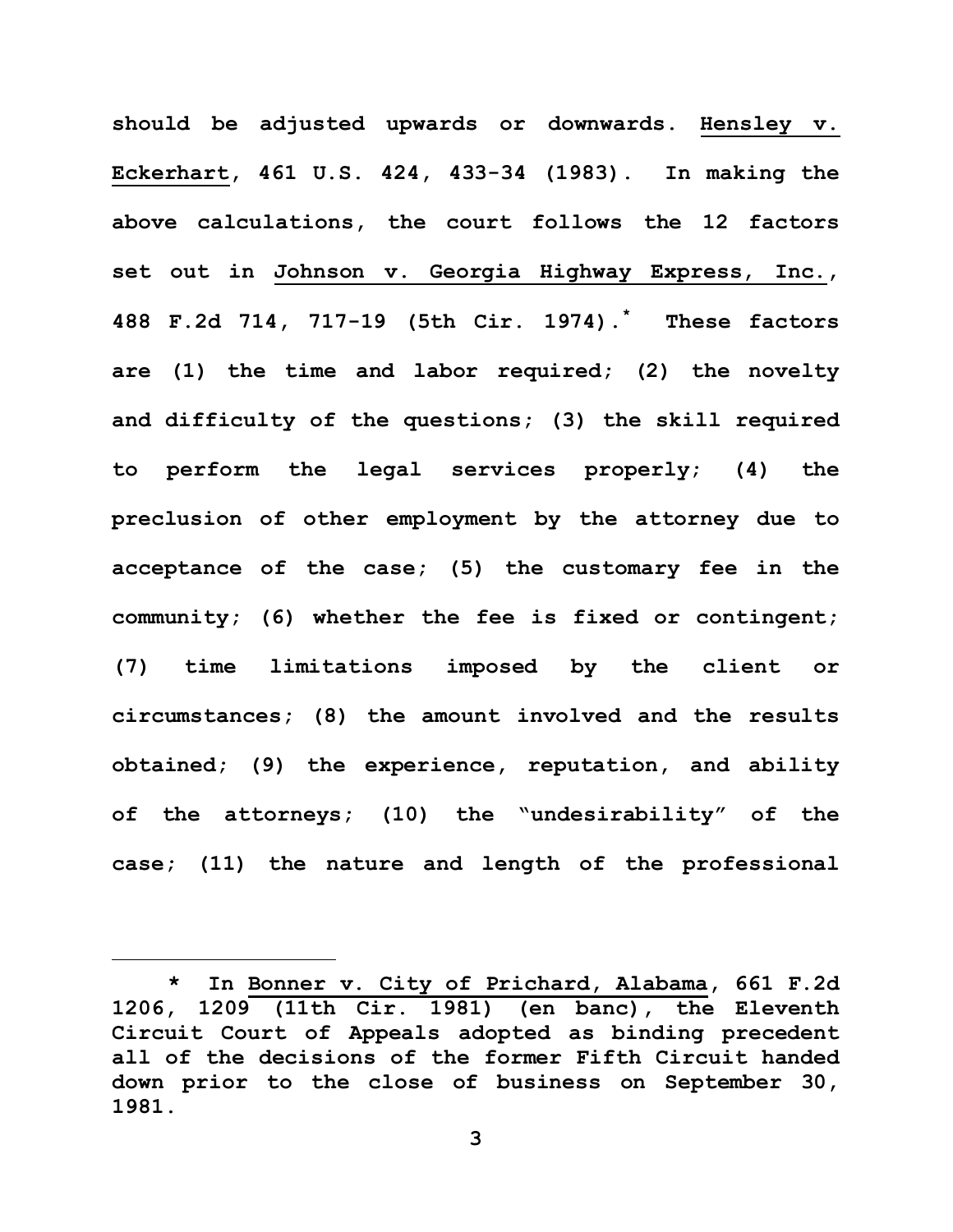**relationship with the client; and (12) awards in similar cases.** 

**Given Caldwell's extensive time spent drafting complaints, conducting discovery, corresponding with Neal and defense counsel, and other necessary activities to bring about the settlement in this case, the court finds that the request for fees for 129 hours is reasonable.** 

**"A reasonable hourly rate is the prevailing market rate in the relevant legal community for similar services by lawyers of reasonably comparable skills, experience, and reputation." Norman v. Hous. Auth. of City of Montgomery, 836 F.2d 1292, 1299 (11th Cir. 1988). "In evaluating comparability of the market rates . . . , the district court may wish to consider any of the Johnson factors to the extent that ... they may affect the weight to be given to the comparables being offered the court." Id. at 1299-1300. Here, plaintiff's counsel has provided an affidavit from an experienced Montgomery attorney who attests that a** 

**4**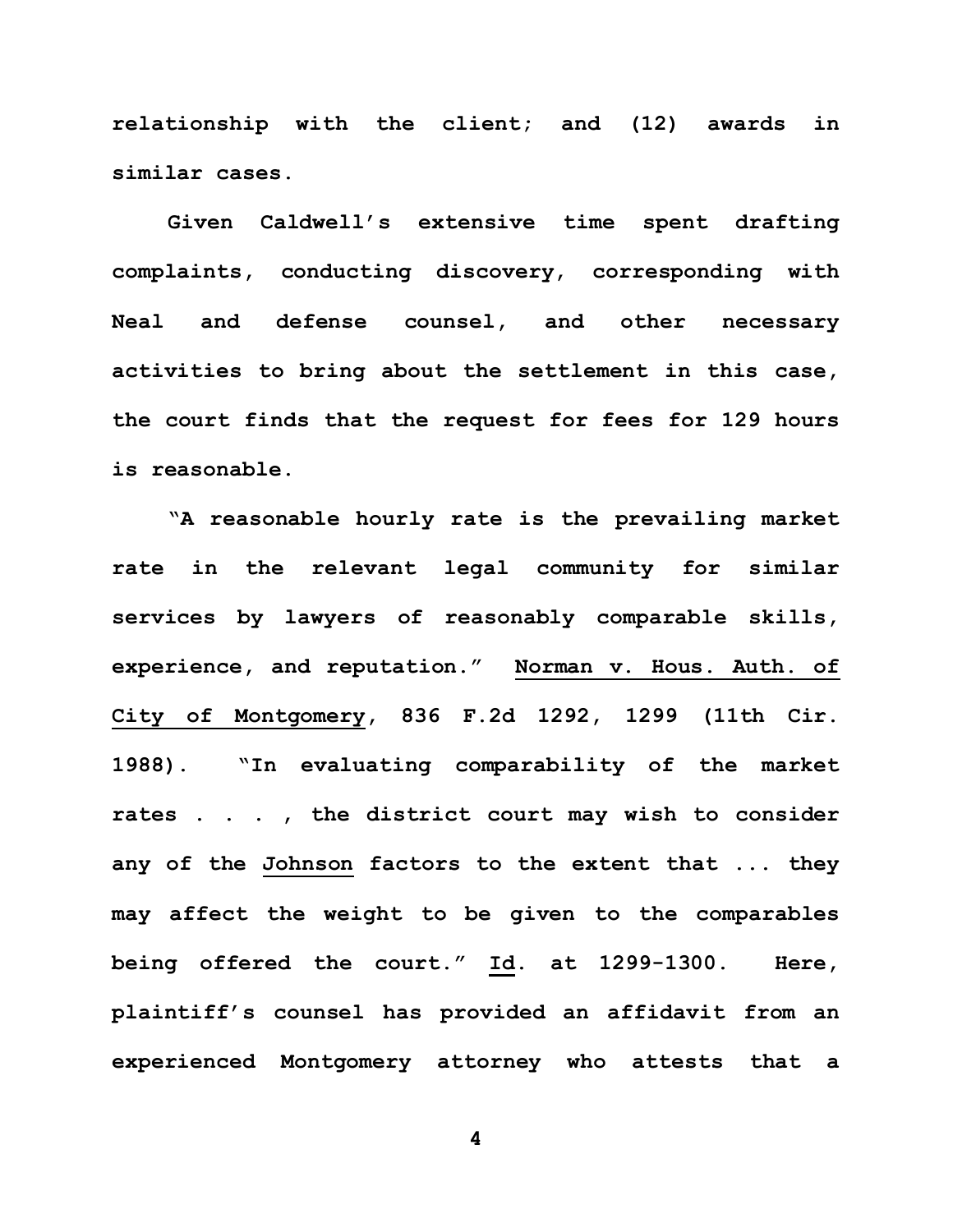**contingency fee of 40 % is customary in a case such as this one; moreover, the court is itself an expert on the prevailing contingency rate in the community, and may consult its own experience in determining a reasonable rate. Id. at 1303.**

**Taking into consideration the Johnson factors--including the complexity and undesirability of this case and the excellent results achieved by Caldwell, the affidavit attesting that a 40 % contingent fee is customary, and the court's knowledge of attorneys' fees in the community--the court finds that the 40 % contingency fee fits within the prevailing market rate for Montgomery attorneys comparable to Caldwell. Because this is a contingency case, the court has assessed the fee on that basis rather than an hourly fee basis.**

**Therefore, the court finds the contingency lodestar to be \$ 32,000.00. Although there may be circumstances justifying an upward or downward adjustment from the loadstar, no adjustments are warranted in this case.**

**5**